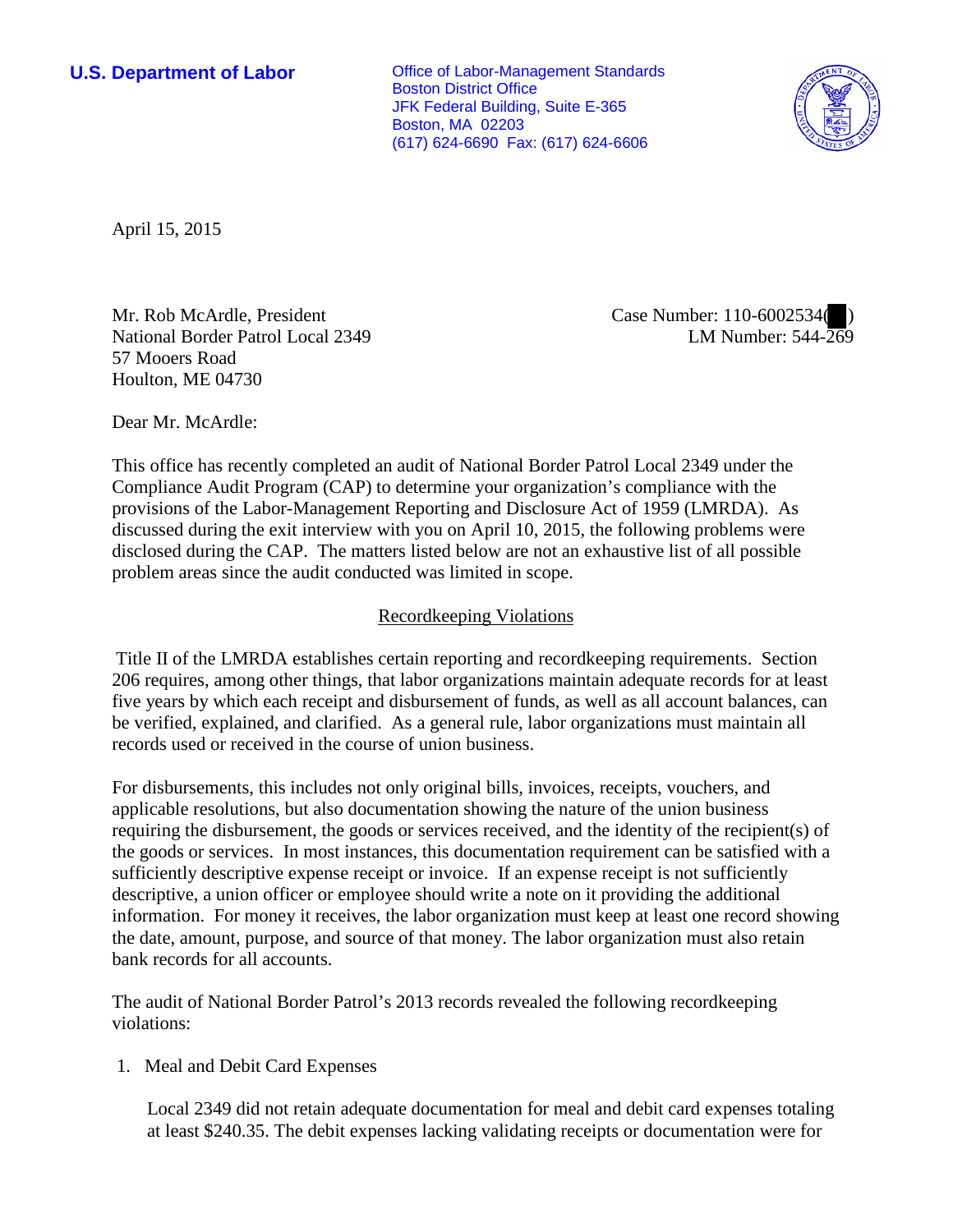postage, FMCS arbitration, and a charitable contribution. The local retained one meal receipt totaling \$25.89 but the receipt was not properly documented with the names of the participants or the union purpose. The receipt simply noted that it was lunch for the president and vice president. Union records of meal expenses must include written explanations of the union business conducted and the full names and titles of all persons who incurred the restaurant charges. Also, the records retained must identify the restaurants where the officers or employees incurred meal expenses.

As previously noted above, labor organizations must retain original receipts, bills, and vouchers for all disbursements. The president and treasurer (or corresponding principal officers) of your union, who are required to sign your union's LM report, are responsible for properly maintaining union records.

2. Receipt Dates not Recorded

 Local 2349 did not maintain a receipts or disbursements journal. Receipts noted on the annual financial report reflect the month money was deposited, but not the date money was received. Union receipts records must show the date of receipt. The date of receipt is required to verify, explain, or clarify amounts required to be reported in Statement B (Receipts and Disbursements) of the LM-3. The LM-3 instructions for Statement B state that the labor organization must record receipts when it actually receives money and disbursements when it actually pays money out. Failure to record the date money was received could result in the union reporting some receipts for a different year than when it actually received them.

3. Loans Made by the Union

 Local 2349 made loans to members but failed to document the loans and repayment terms in any type of written agreement. The local must retain documentation to identify the recipient, membership status, purpose, amount, interest rate, repayment schedule, and security (if any) of each loan.

 Local 2349 also made loans of \$2,500 to a single member in 2011 and 2014 in violation of 29 U.S.C. Section 503 (a) which states, "No labor organization shall make directly or indirectly any loan or loans to any officer or employee of such organization which results in a total indebtedness on the part of such officer or employee to the labor organization in excess of \$2,000. Financial documents retained by the local validated that the 2011 loan was repaid in full in 2012 and \$750 of the 2014 loan has been repaid. The local has obtained a written repayment agreement of \$250 per month for the balance of the loan.

Based on your assurance that Local 2349 will retain adequate documentation in the future, OLMS will take no further enforcement action at this time regarding the above violations.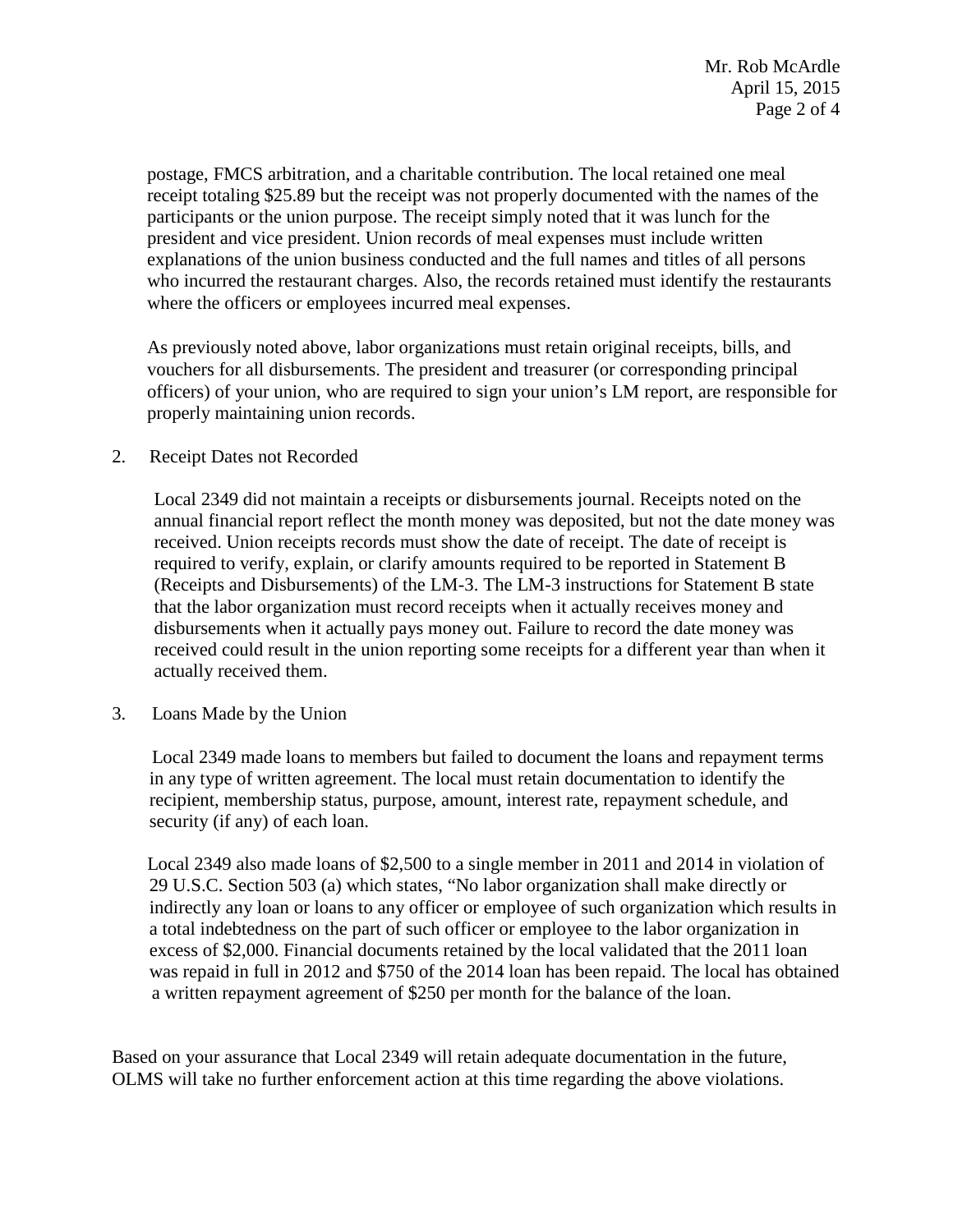Mr. Rob McArdle April 15, 2015 Page 3 of 4

# Reporting Violations

The audit disclosed a violation of LMRDA Section 201(b), which requires labor organizations to file annual financial reports accurately disclosing their financial condition and operations. The Labor Organization Annual Report LM-3 filed by National Border Patrol Local 2349 for fiscal year ending December 31, 2013, was deficient in the following areas:

## 1. Cash Reconciliation

It appears that the cash figures reported in Item 25 are not the cash figures according to the union's books after reconciliation to the bank statements. The instructions for Item 25 state that the union should obtain account balances from its books as reconciled to the balances shown on bank statements.

## 2. Purchase of Investments & Fixed Assets

Local 2349 did not report the purchase of a printer totaling \$129.99 in Item 52 (Purchase of Investments & Fixed Assets). Local member Investments  $&$  Fixed Assets). Local member and was reimbursed. It appears that the local erroneously reported the amount in Item 48 (Office & Administrative Expense). The local also failed to report the purchase in Item 29 B (Fixed Assets End of Reporting Period).

## 3. Disbursements to Officers

 Local 2349 did not include a debit for a meal for the president and vice president totaling \$25.84 in the amounts reported in Item 24 (All Officers and Disbursements to Officers). It appears that the union erroneously reported these payments in Item 48 (Office & Administration Expense). The local also included a check disbursed to the president totaling \$100.10 in Item 24 (All Officers and Disbursements to Officers) that was cashed in 2013 but was actually written in December 2012.

## 4. Loans Made

 Local 2349 made a \$2,000 loan to a member in December 2013. The loan was accurately reported in Item 53 (Loans Made) but not accurately reported in Item 26 B (Loans Receivable End of Reporting Period). The local only reported \$1,800. It appears that the total loans receivable at the end of the reporting period was reduced by subtracting a \$200 loan balance owed the beginning of the reporting period by a former member. The local was unable to collect and wrote off the remaining \$200 amount.

National Border Patrol Local 2349 must file an amended Form LM-3 for fiscal year ending December 31, 2013, to correct the deficient items discussed above. I advised you that the